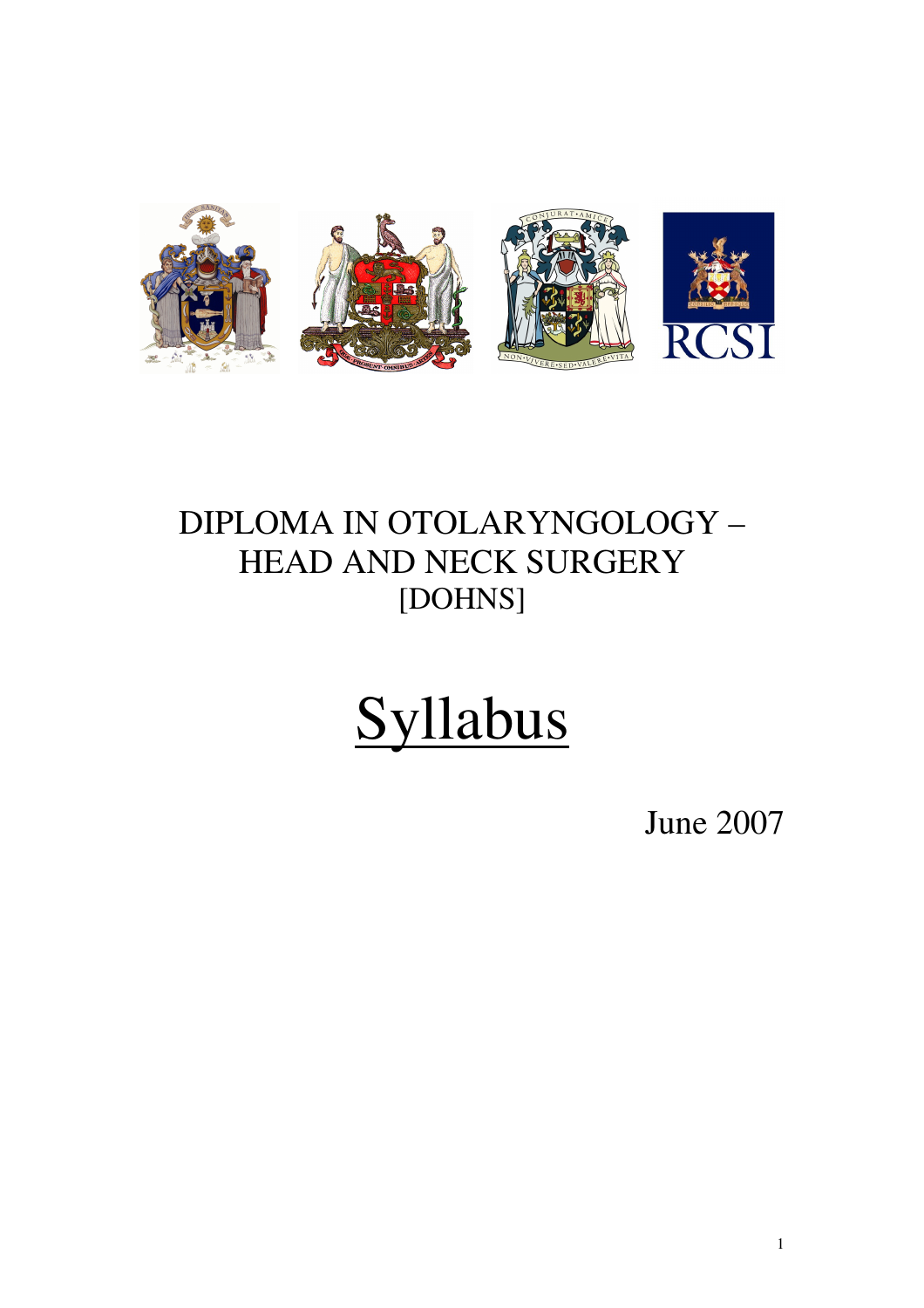# SYLLABUS

### **INTRODUCTION**

The purpose of the Diploma of Otolaryngology Head and Neck Surgery is to test the breadth of knowledge, the clinical and communication skills, and the professional attributes considered appropriate by the Colleges for a doctor intending to undertake practice within an Otolaryngology department in a non-consultant career grade or trainee position. It is also intended to provide a test for those who wish to practise within another medical specialty, but who have an interest in the aspects of where that specialty interacts with the field of otolaryngology. In particular, it will be relevant for General Practitioners wishing to offer a service in minor ENT surgery. It is not intended as a precondition to entry into ST3.

The examination is designed and administered in accordance with internationally accepted best practice, as are its marking, standard setting and quality assurance procedures. The Panel of Examiners also affirm their commitment to the principles of fairness, irrespective of race, colour, creed, gender, sexual-orientation or age, believing in the principle of equal opportunities for all.

### **The Examination Syllabus**

The aim of the syllabus is to set out for candidates a comprehensive description of the breadth and depth of the knowledge, skills and attributes expected of them. The syllabus thus provides a framework around which a programme of preparation and revision can be structured.

It also sets out the areas in which candidates for the Diploma will be examined

It should be noted that a syllabus is not the same as a full curriculum, which would consist of a structured educational programme designed to prepare learners for a professional role or examination. Nor does it set out a test specification, which would define the frequency with which each element of the syllabus would appear in the examination and the weighting that it would carry.

The examination will not normally test areas that are not explicitly or implicitly included in the syllabus, but it should be noted that research and changes in the medical environment might sometimes lead to changes in scientific theory and clinical practice before the syllabus is updated to reflect them. Candidates will be expected to keep abreast of such developments by reading the appropriate literature. Topics set out in the syllabus will be widely sampled in every sitting of the examination, but each topic will not be tested on every occasion. Furthermore, good otolaryngological practice requires additional professional and personal attributes that cannot be reliably or appropriately tested within the existing format of the examination. These might include, for example: personnel management skills, time management skills, conflict resolution skills and operating skills. The Colleges recognise the importance of these skills and methods of assessing them may be developed in the future.

Those parts of the syllabus that are suitable for assessment within the examination may be tested in either the Multiple-Choice Question (MCQ) Paper or the Objective Structured Clinical Examination (OSCE). Candidates should note that the generic principles behind good surgical practice contained in Part 1 (page 4) are as important as the clinical aspects and will be assessed.

### **The examination**

The examination consists of two parts: a 2 hour MCQ Paper and an OSCE of about 30 stations, including a number of patient stations. The MCQ paper must be passed before the OSCE can be attempted. Typical tasks for the OSCE stations might include: interpretation of CT and MRI scans, clinical examination of patients' hearing, undertaking an audiogram or identification of features of an anatomical specimen.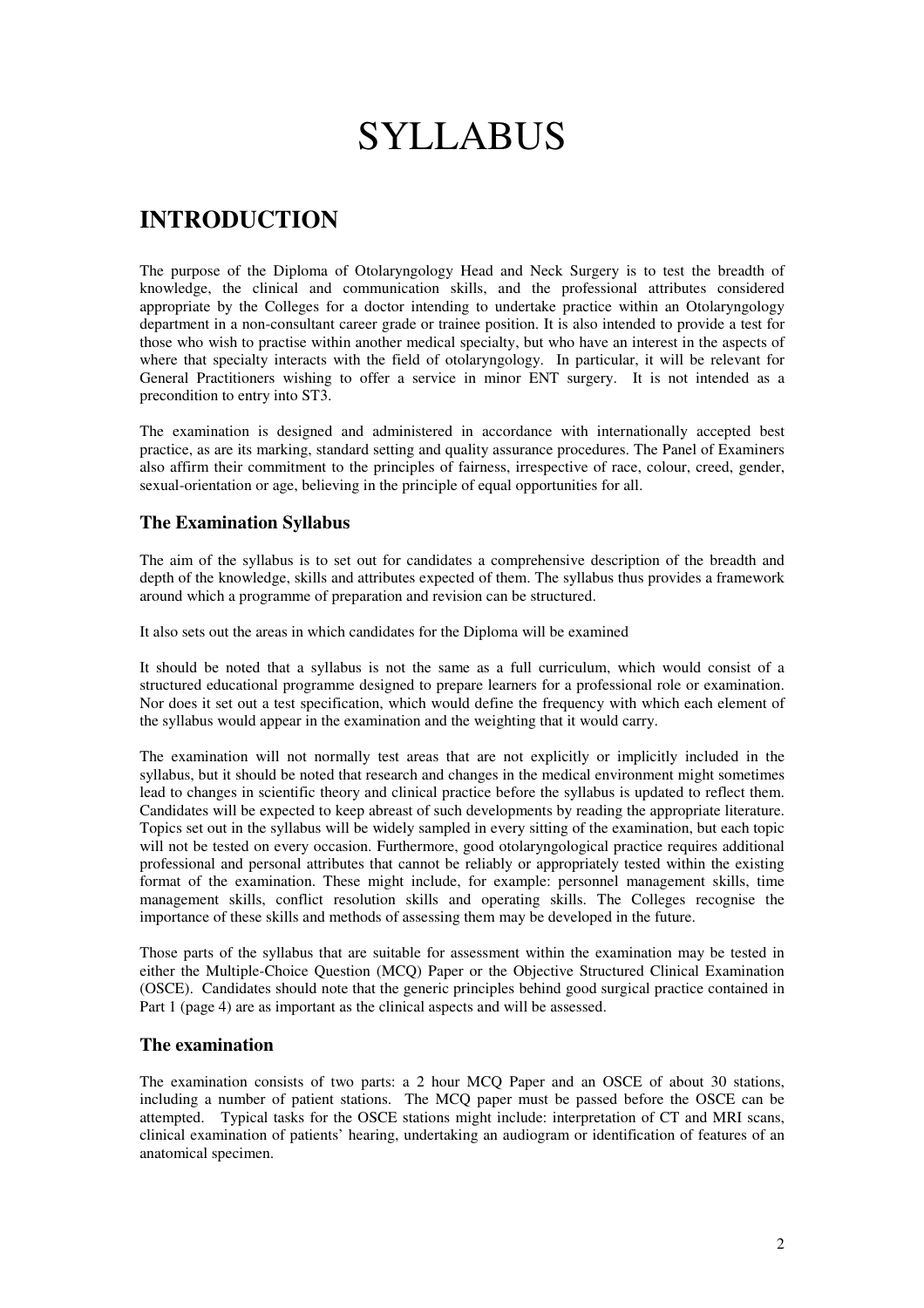### **SYLLABUS**

This syllabus is divided into three parts. Part one contains the principles behind good clinical practice, part two covers the knowledge required to undertake this and part three covers the competencies needed for good clinical practice.

Part one draws heavily upon the precepts contained in the General Medical Council's publications Good Medical Practice (2001) and Duties of a Doctor (1995) The Colleges would like to acknowledge the generous use allowed by the Royal College of General Practitioners of its publication Good Medical Practice for General Practitioners, which was a major influence on the structure and wording of sections 1-10 of Part 1 of the syllabus.

The DOHNS examination aims to assess competence in the following areas:

- Good medical practice and care in otolaryngology
- General principles of clinical care
- The patient-doctor relationship, including communication and consulting skills
- Population, preventive and societal issues
- Professional, ethical and legal obligations
- Appraisal, monitoring the quality of performance, clinical governance and audit
- Risk and resource management
- Information management and technology
- Understanding the importance of probity
- Continuing professional development (CPD), learning and teaching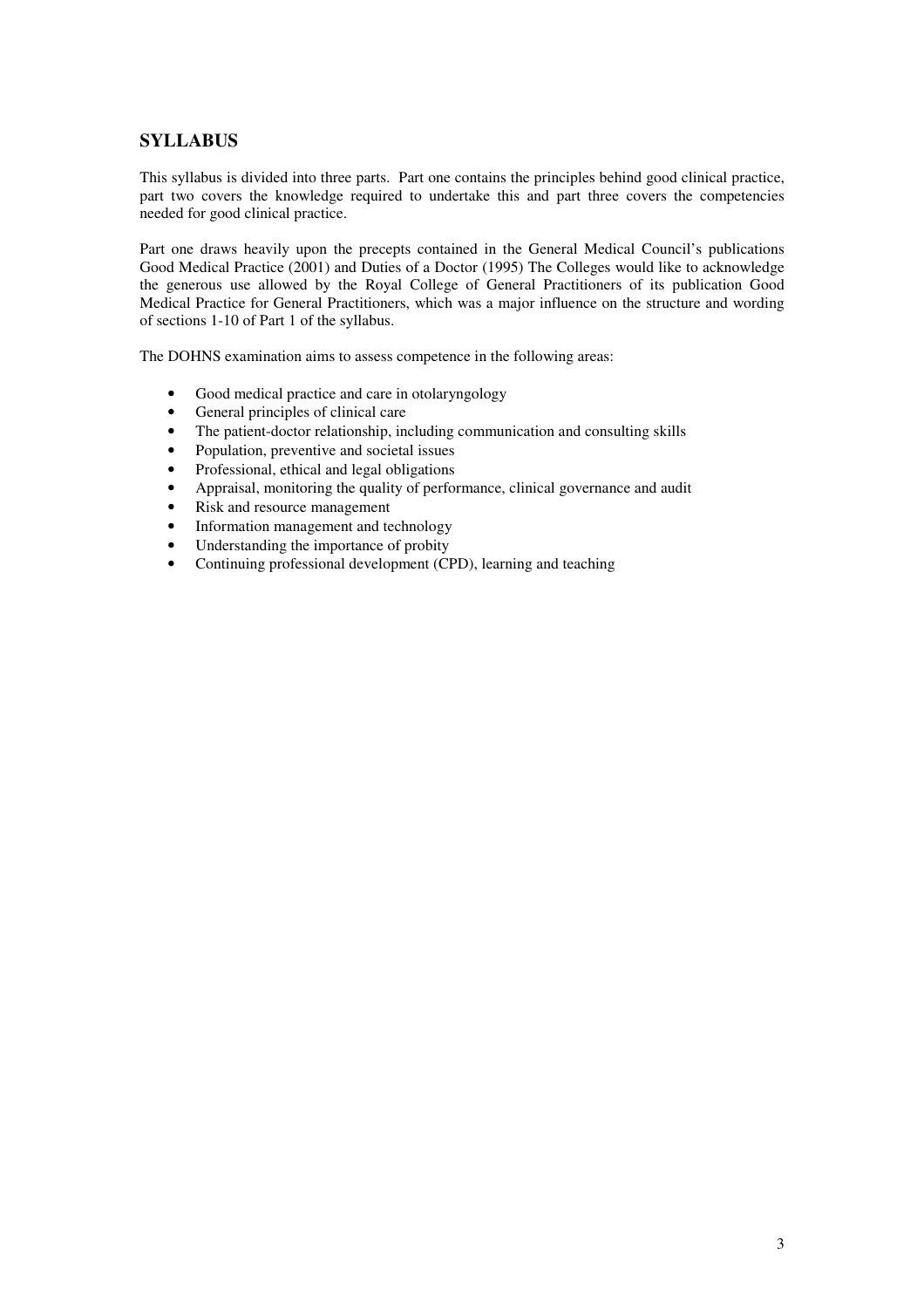### **PART ONE**

- **1. Good medical practice and care in otolaryngology**
	- Ability to recognise and manage medical conditions in the following broad categories:
		- $\triangleright$  Common
		- $\triangleright$  Preventable
		- $\triangleright$  Treatable
		- $\triangleright$  Potentially catastrophic, meaning life-threatening or disabling
		- $\triangleright$  Less common but serious
	- Elucidating and evaluating a patient's condition, based on information gathering (history and symptoms) and, when necessary, clinical examination (interpreting signs) and appropriate procedural skills and/or special tests
	- Demonstrating the ability to make competent clinical decisions (diagnosis) and selection of appropriate investigation and/or treatment and knowing when no investigation or treatment is indicated
	- Employing sound skill-based clinical judgement to assess the seriousness of an illness in order to prioritise care
	- Respecting the autonomy of patients as partners in medical decision-making
	- Recognising and working within the limits of one's professional competence, showing a willingness to consult with colleagues, and where appropriate delegating or referring care to those who are recognised as competent
	- Performing consistently well
	- Practising ethically

### **2. General principles of clinical practice**

### *Patient care*

- Treating the patient as an individual.
- Integrating information on physical, psychological and social factors that impact on patients.
- Demonstrating awareness of individual and family psycho-dynamics and their interaction with health and illness.
- Demonstrating an appropriately focussed assessment of a patient's condition based on the history, clinical signs and examination.
- Emphasising, where appropriate, the self-limiting or relatively benign natural history of a problem and the importance of patients developing personal coping strategies.

### **Clinical issues**

- Managing uncertainty, unpredictability and paradox by displaying an ability to evaluate undifferentiated and complex problems (at a level appropriate to this Diploma).
- Applying and being able to justify the practice of contextual evidence-based medicine.
- Demonstrating the appropriate use of equipment routinely used in otolaryngology and a familiarity with the breadth of tests offered in secondary care.

*Management issues*

• Managing challenge, conflict and change by pragmatically balancing issues of workload, capacity and demand.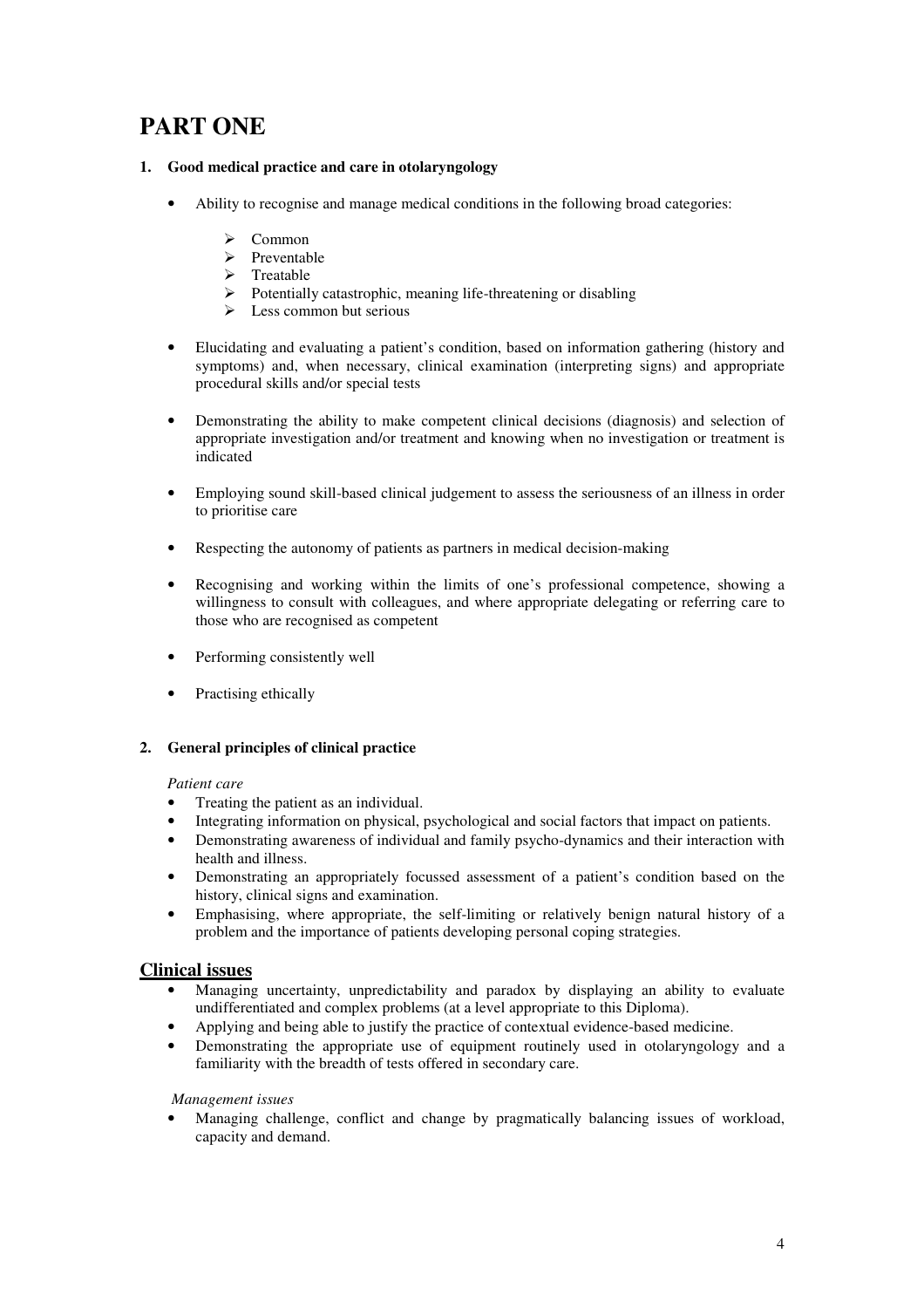• Resolving conflicts that may arise when making decisions about the use of resources and about patient care, when the needs or expectations of the individual patient and the needs of a population of patients cannot be fully met (resource allocation).

### **Managing oneself and working with others**

- Possessing an awareness of the needs of a doctor as a person including self and family care,
- Recognising and working within the limits of one's professional competence.
- Possessing self-insight sufficient to identify one's own strengths and weaknesses
- Managing time and workload effectively and showing an ability to cope with pressure.
- Balancing conflicting interests when having a dual responsibility, such as a contractual obligation to a third party and an obligation to patients.
- Showing a flexibility of approach according to the different needs of a wide variety of patients, irrespective of their age, cultural, religious or ethnic background, their sexual orientation or any other special needs.
- Having an ability to work effectively in a team, either as a member or leader, accepting the principles of collective responsibility, and consulting colleagues when appropriate.
- Having knowledge of support systems, including contemporary human resource management techniques.

### **3. The patient-doctor relationship, including communication and consulting skills**

- Applying the concepts of enablement and empowering patients to make informed choices.
- Respecting patients as competent and equal partners with different areas of expertise.
- Respecting the patients' perception of their experience of their illness (health beliefs); their social circumstances, habits, behaviour, attitude to risk, values and preferences.
- Acknowledging and integrating the patients' ideas, concerns and expectations, especially with regard to the nature of their complaint.
- Showing an interest in patients, being attentive to their problems, treating them politely and considerately and demonstrating listening skills.
- Showing familiarity with well-recognised consultation techniques.
- Establishing rapport with the patient.
- Effectively developing relationships with patients, especially by being empathic and sympathetic.
- Communicating and articulating with patients effectively, clearly, fluently and framing content at an appropriate level, including in written communications.
- Involving patients' significant others such as their next of kin or carer, when appropriate, in a consultation.
- Sensitively minimising any potentially humiliating physical or psychological exposure by respecting patients' dignity, privacy and modesty.
- Demonstrating an awareness of the doctor as a therapeutic agent, the impact of transference and counter-transference, and displaying an insight into the psychological processes affecting the patient, the doctor and the relationship between them.
- Possessing an awareness of professional boundaries, of avoiding dependence and compromising patients' coping mechanisms.
- Understanding the factors, such as longer consultations, which are associated with a range of better patient outcomes.

### **4. Population, preventive and societal issues**

- Demonstrating an understanding of the doctor's advocacy role in society.
- Understanding the concept of public interest.
- Displaying an ability to make decisions that best serve the interests of a community or population of patients.
- Understanding the contemporary compact with patients and the rights and responsibilities of Government, the medical profession and the public.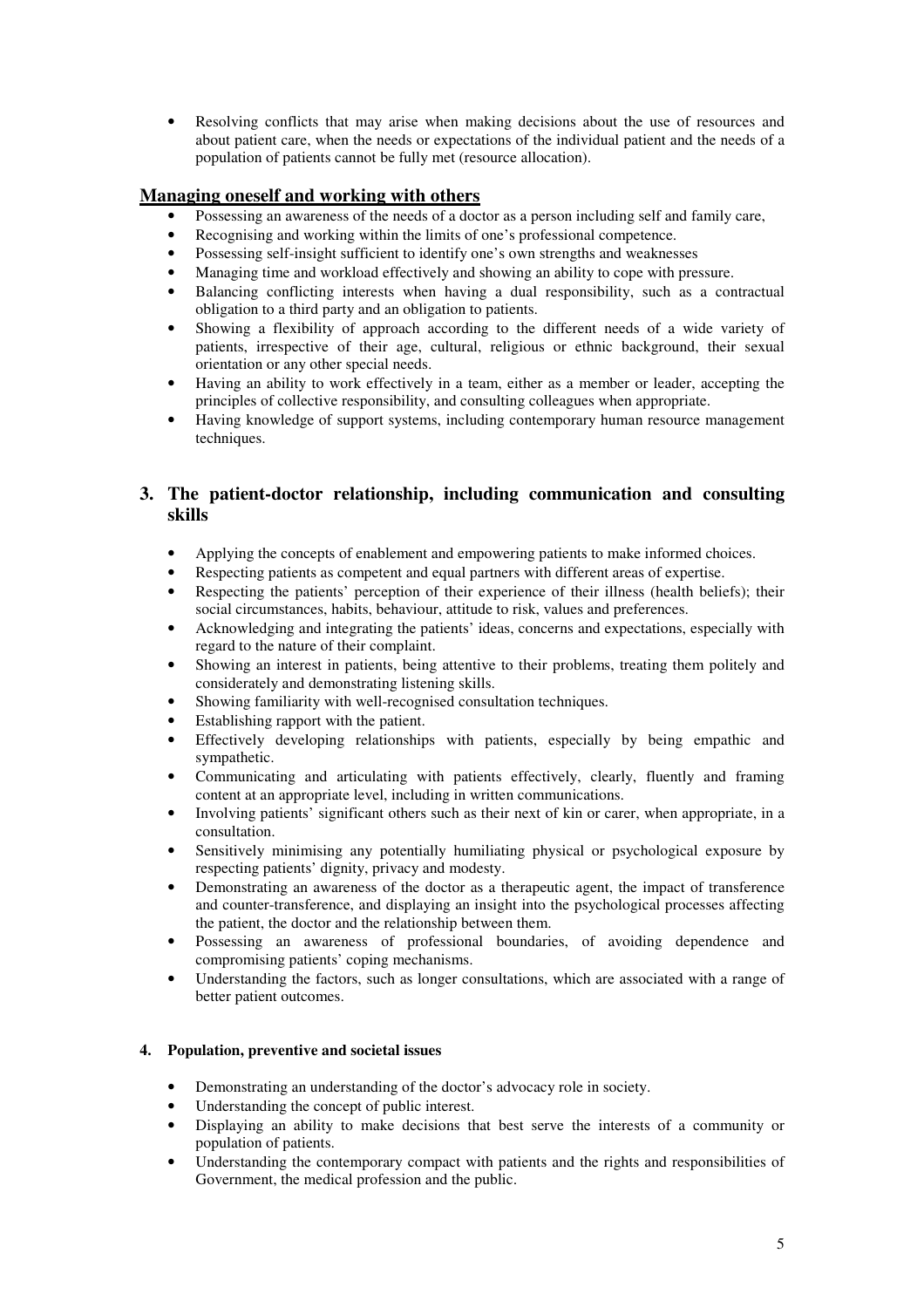- Understanding the definition of health and normality, the characteristics of healthy people, the qualitative measurement of health and the models of health and disease.
- Knowing the conditions which constitute the main reasons for patients consulting in otolaryngology
- Demonstrating an understanding of demographic and epidemiological issues and the health needs of special groups, and the way in which these factors modify people's use of the health care services.
- Recognising the impact of environment on health, including poverty, employment, housing, nutrition, occupational hazards and pollution.
- Demonstrating an awareness of socio-political dimensions of health, for example, health care systems, strategy and funding.
- Possessing knowledge of population-based preventive strategies including immunisation, hearing screening and population screening.
- Understanding the acceptable criteria for screening for disease, and applying the concepts of primary, secondary and tertiary prevention.
- Having knowledge of contemporary screening and recall systems.
- Recognising and using opportunities for individual disease prevention and promoting the positive aspects of a healthy lifestyle.

### **5. Professional, ethical and legal obligations**

- Understanding the importance of and demonstrating possession of the appropriate professional values and attitudes, including consistency, accountability, and respect for the dignity, privacy and rights of patients and concern for their relatives.
- Understanding the difficulties associated with ensuring the provision of equity of care.
- Showing knowledge of and adhering to contemporary ethical principles.
- Observing and keeping up to date with the laws and statutory codes governing otolaryngological practice.
- Respecting the principle of confidentiality; and, when passing on information without a patient's consent, being able to justify the decision.
- Understanding the importance of, and demonstrating a commitment to, maintaining professional integrity, standards and responsibility.
- Ensuring that, whenever possible, the patient has understood what treatment or investigation is proposed and what may result, and has given informed consent before it is carried out.
- Demonstrating knowledge of the guidelines for the treatment of patients under 16 years of age, with or without the consent of those with parental responsibility.
- Demonstrating knowledge of issues relating to clinical responsibility, e.g. with regard to drug treatment.
- Having an awareness of contemporary contractual commitments.
- Showing awareness of the 'good Samaritan' principle, i.e. offering to anyone at risk treatment that could reasonably be expected.
- Demonstrating knowledge of safe practice and methods in the working environment relating to biological, chemical, physical or psychological hazards - which conform to health and safety legislation.
- Understanding and applying the main areas of relevant legislation, including human rights, equal opportunities, disability, employment, data protection, access to medical reports, consumer protection, health and safety, children and child protection, deaths, controlled drugs, driving motor vehicles.

### **6. Risk and resource management**

- Understanding of how to practise in such a way as to minimise the risk to patients of harm or error.
- Informing patients about their diagnosis, treatment and prognosis, including the effective communication of risk by exchanging information, preferences, beliefs and opinions with patients about those risks.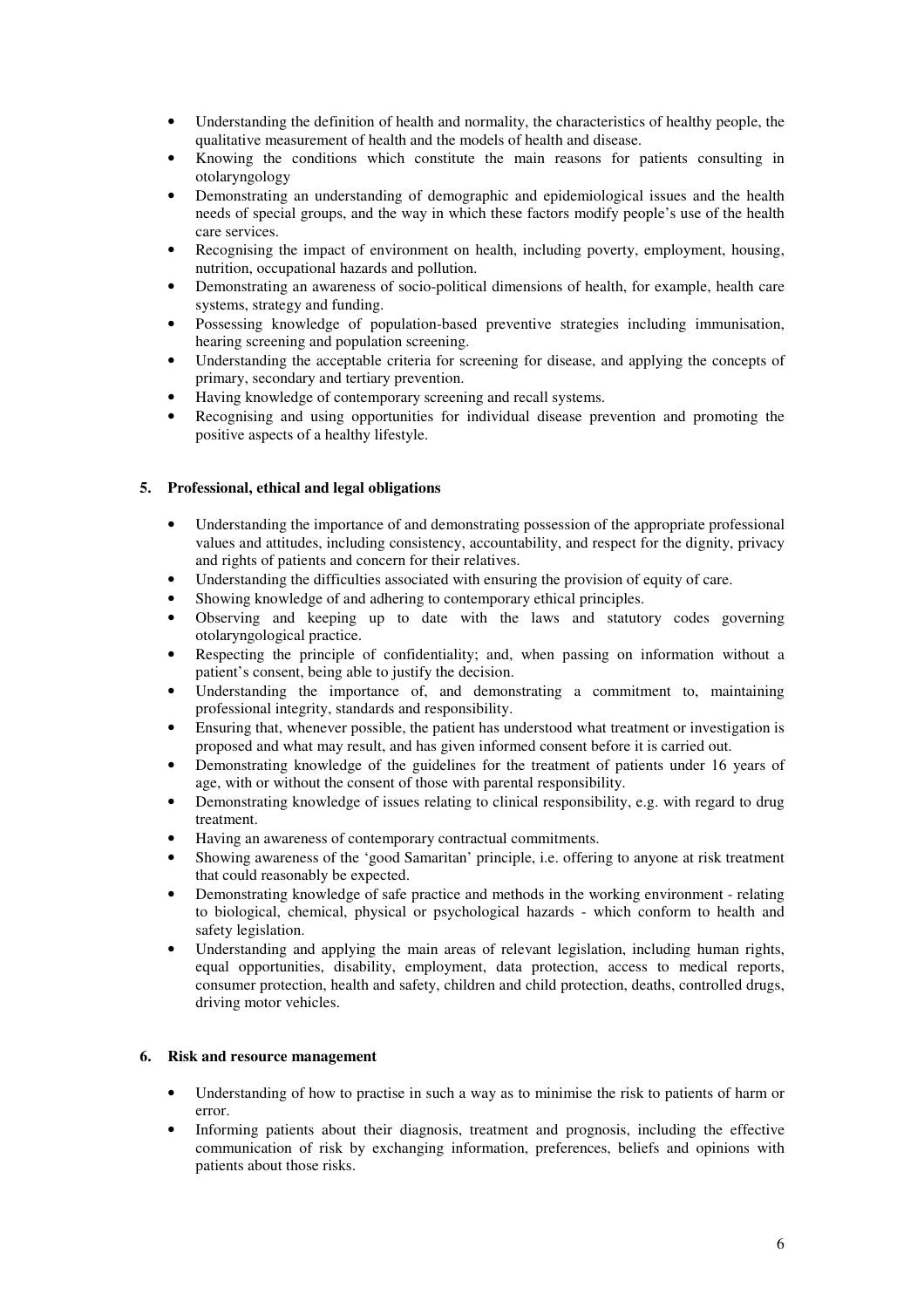- Engaging patients in treatment and management decisions with a view to encouraging their autonomy in matters of health.
- Discussing options and alternatives, including their advantages and disadvantages.
- Explaining why a treatment is being prescribed, or a management plan proposed, and the anticipated benefits and potential side effects.
- Finding solutions to dilemmas resulting from priorities set by Government and the NHS and/or an employing or funding body; balancing the care of patients against the effects of decisions on the resources and choices available for other patients.
- Providing clear explanations of the nature of clinical evidence and its interpretation.
- Ensuring appropriate follow-up arrangements are made.
- Understanding the role of critical event reporting, clinical audit, analysis of patients' complaints and information provided by colleagues in improving patient safety.
- Responding to criticisms or complaints promptly and constructively, and demonstrating an ability to learn from them.
- Demonstrating knowledge of the obligations for notifying outside agencies, for example, regarding safety of medicines and devices to the Medicines Control Agency, and the procedures regarding notifiable diseases.
- Recognising and reporting concerns about underperformance by an organisation or an individual, ensuring that patient care is not compromised and that the appropriate action is taken to protect patients.
- Understanding the importance for both doctors and patients of ensuring adequate insurance or professional indemnity cover.

### **7. Appraisal, monitoring of quality of performance, audit and clinical governance**

- Demonstrating a commitment to professional audit and peer review.
- Understanding the need for appraisals and assessments of professional competence, including revalidation procedures.
- Appreciating the importance of the culture of clinical governance.
- Understanding and application of the principles and terms used in both inferential statistics and evidence-based medicine.
- Applying critical appraisal skills, statistical interpretation and audit to evaluate care.
- Demonstrating an awareness of the systems and statutory bodies for monitoring standards of care.
- Having an awareness of the benchmarking tools used to provide analysis of national inpatient data to review provider performance such as length of stay, readmission rates, waiting times and treatment costs.

### **8. Information management and technology**

- Keeping clear, accurate, legible and contemporaneous patient records, which report the relevant clinical findings, the decisions made, the information given to patients details of any drugs or other treatment prescribed and advice about follow-up arrangements.
- Employing written communication skills to make referrals, write reports and issue certification.
- Ensuring that colleagues are well informed when sharing the care of patients, especially to ensure adequate follow-up.
- Understanding the importance of ensuring that patients are informed about the information shared within teams and between those providing their care.
- Providing all relevant information about a patient's history and current condition when referring a patient to a colleague.
- Understanding and using informatics to facilitate practice.
- Applying population-based screening and recall systems.
- Encouraging awareness of patients' rights to review their clinical records.
- Demonstrating an awareness of advances in health informatics and computing technology, and their application in improving the delivery of good otolaryngological care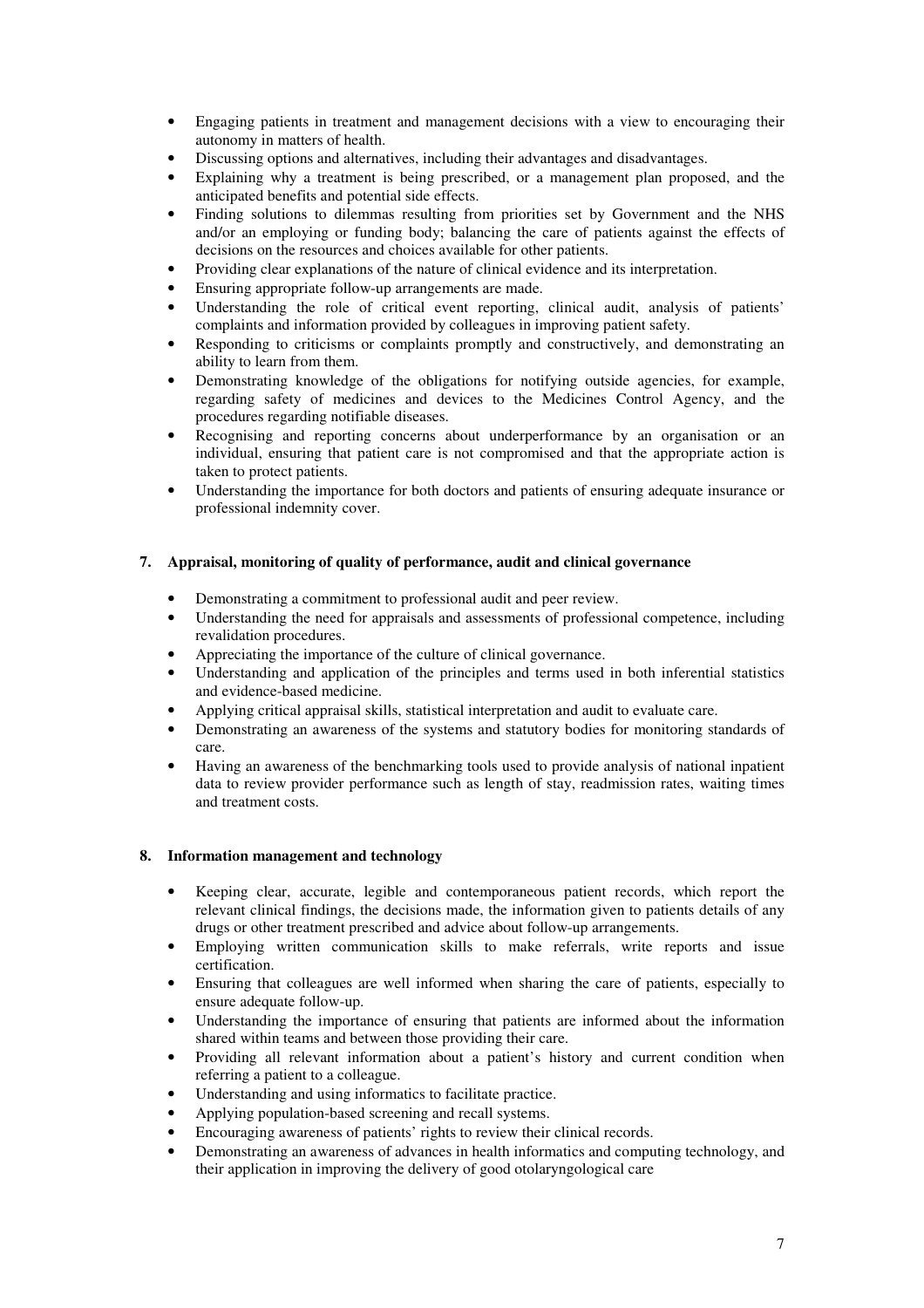- Possessing the ability to search independent electronic databases for evidence, to critically appraise the evidence and to apply new knowledge or treatment in practice.
- Demonstrating an ability to use clinical resources such as medical informatics to facilitate the delivery of high quality care.

### **9. Continuing Professional Development (CPD), learning, teaching and training**

- Understanding the need for career-long commitment to CPD, learning, teaching and training
- Understanding the interdependence of clinical practice, organisation, information management, research education and professional development.

### **10. Understanding the importance of probity**

Understanding the importance of:

- Promoting honesty and openness in any financial arrangements with patients, avoiding any conflicts of interest and being an example of financial probity in society.
- Demonstrating truthfulness and honesty when completing certificates and other documents.
- Ensuring that any research undertaken in practice is done to the highest standards, as approved by a research ethical committee, to ensure that the care and safety of patients is paramount.
- Protecting patients' rights, including confidentiality, and ensuring that patients are not disadvantaged when involved in research.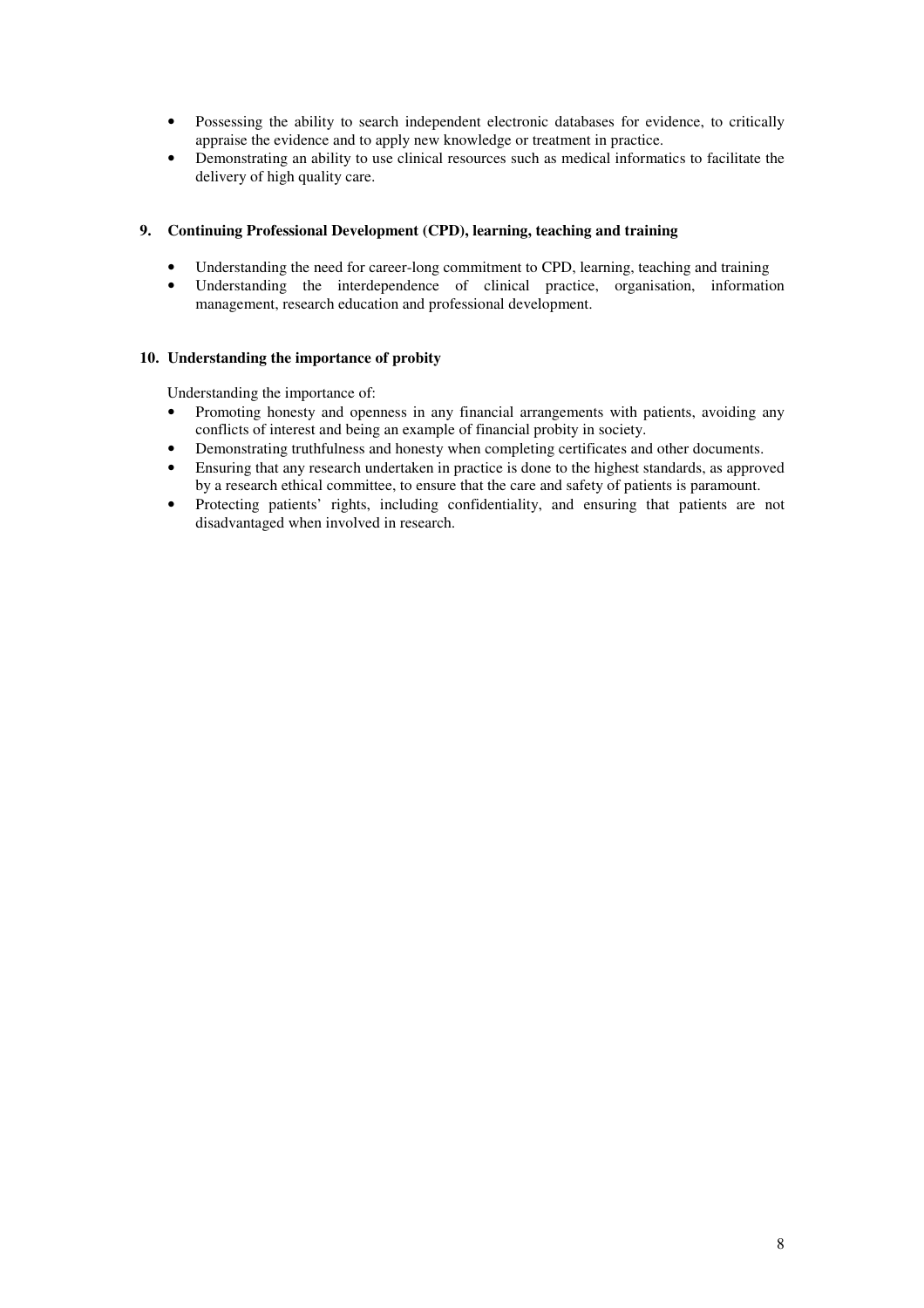### *PART TWO – CLINICAL KNOWLEDGE*

This syllabus lists the clinical areas in which the candidate may expect to be examined. The guiding principle is the safe application of knowledge in the day-to-day practice of otolaryngology, at ST1 level. In the context of these clinical areas, 'applied' denotes the knowledge that is required to understand the subject's relevance to clinical and surgical otolaryngological practice.

### **Applied Anatomy and Embryology**

- ear
- nose, and paranasal sinuses
- pharynx, larynx, trachea, oesophagus
- head and neck
- gross anatomy of the brain and the intracranial contents

### **Applied Physiology**

- general physiological principles of the major systems
- respiratory tract
- swallowing
- phonation and speech
- endocrine glandular function, particularly thyroid, parathyroid and pituitary glands
- shock and circulatory support
- exocrine glands, particularly salivary glands
- special senses, particularly hearing, balance and olfaction

### **Applied Microbiology**

- common and important infections
- HIV
- TB and syphilis
- control of transmission
- consent for testing
- notifiable diseases
- indications for and interpretation of results of common tests

### **Imaging**

- ultrasound
- plain radiographs
- contrast imaging
- computerized tomography
- magnetic resonance imagaging

### **Pharmaco-therapeutics**

- pharmacology of drugs used in otolaryngology
- drug interactions
- common side effects
- iatrogenic disorders

#### **Acoustics**

### **Applied Pathology**

- indications for and interpretation of results of common biochemical tests
- indications for and interpretation of results of common haematological tests
- macroscopic and microscopic appearances of common or important diseases found in otolaryngology

#### **Applied Psychology**

- **•** presentation of common psychiatric disorders including anxiety, depression, obsessive compulsive disorder, and somatisation disorder as they effect otolaryngological practice
- functional disorders in otolaryngology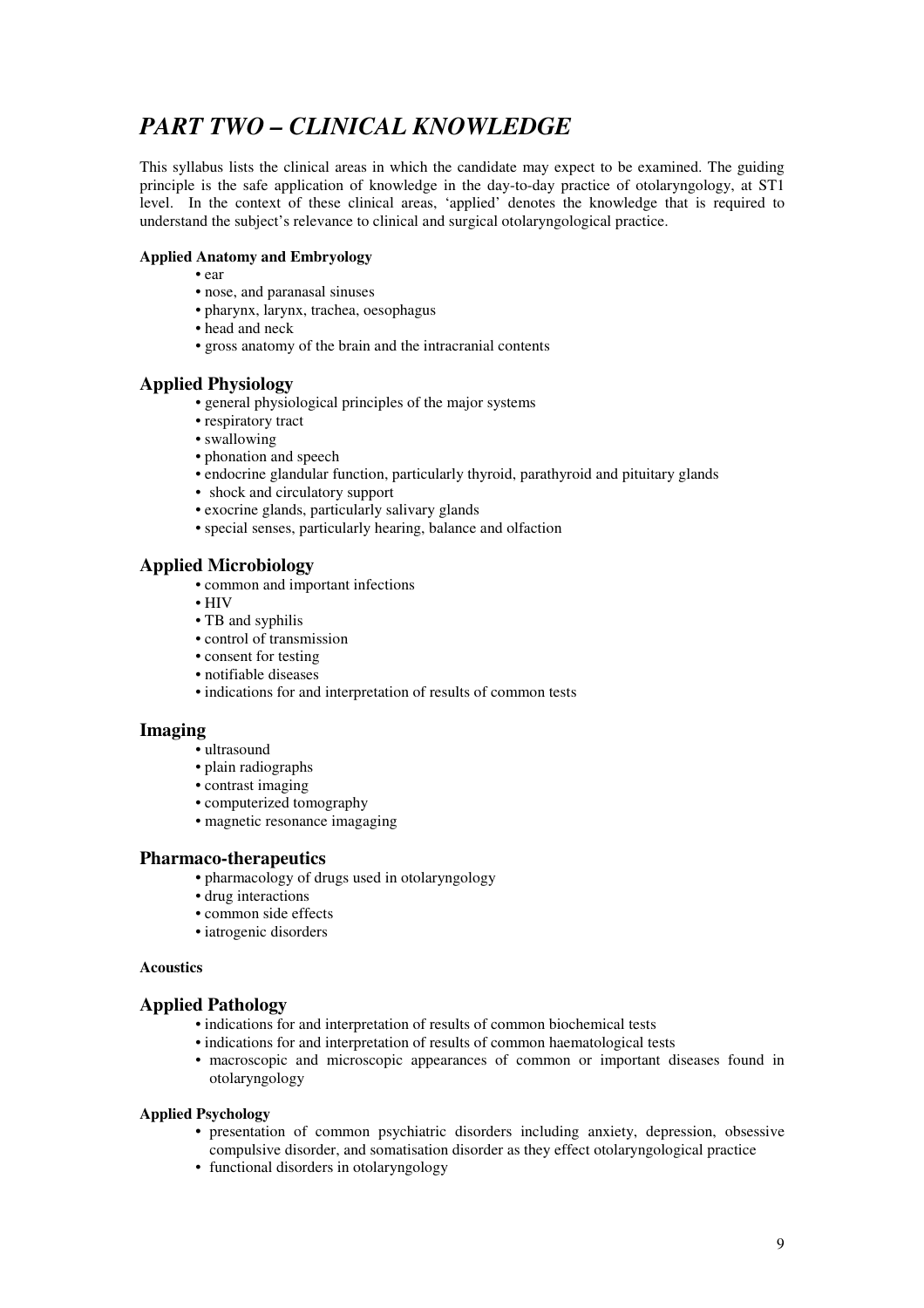### **Epidemiology and Statistics**

### **Medicolegal Issues**

### **Clinical Practice**

### **Taking a History and Clinical Examination**

### **Conditions affecting the Ear, Nose and Throat**

The disorders which will be examined will be common, preventable, treatable potentially lifethreatening or serious.

The following areas should be considered for each disorder listed below:

- The natural history of the untreated condition, including whether acute or chronic
- An accurate idea of the prevalence and incidence across age range and ethnic group including any changes over time
	- Typical presentation
	- Risk factors
	- Diagnostic features
	- Recognition of features which would indicate extra concern
	- Treatment including initial, emergency and continuing care
	- **Prognosis**

### **Disorders of the Ear and Petrous Temporal Bone**

**Disorders of Balance**

**Disorders of Hearing**

**Disorders of Smell**

**Disorders of the Nose and Paranasal Sinuses**

**Disorders of the Mouth**

**Disorders of Swallowing**

**Disorders of the Larynx and Pharynx**

**Disorders of the Voice**

### **Disorders of the Neck**

These disorders will include: congenital and genetic conditions, infections, inflammations, trauma, tumours, iatrogenic conditions, degenerative conditions, endocrine and metabolic diseases.

A detailed knowledge of disorders of the teeth and cervical spine will not be expected, but candidates will be expected to know when to seek opinion from an appropriate specialist dealing in neurosurgery or maxillofacial surgery.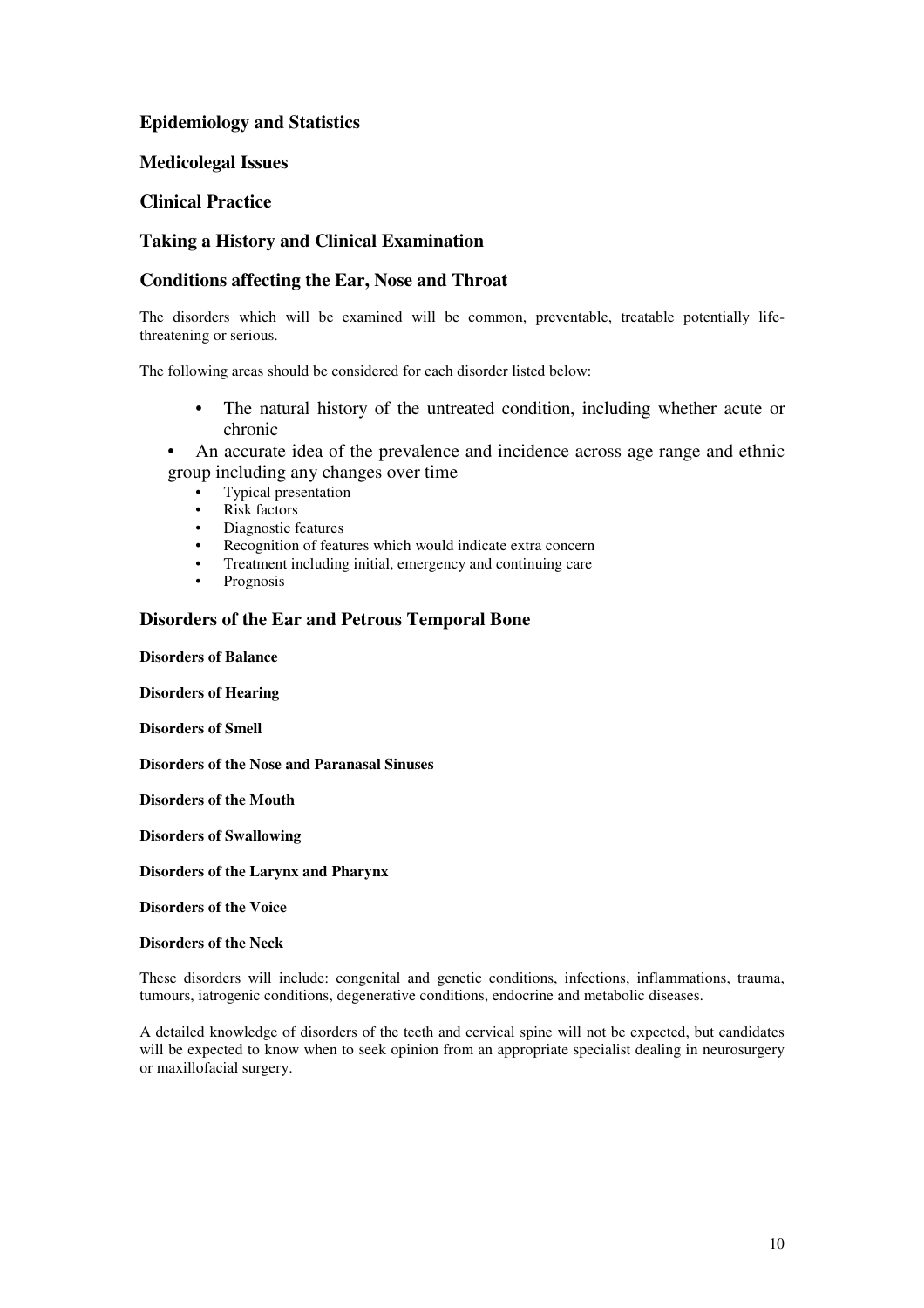### *PART THREE – CLINICAL COMPETENCIES*

Candidates will be expected to have knowledge and experience of the procedures listed below at the level indicated in the chart. In some cases it will only be possible to assess this knowledge in the MCQ paper, but in others parts of the practical procedures will be tested on models or by using other simulated techniques in the OSCE.

|                           | Level 1           | Level 2                                      | Level $3$                                   |
|---------------------------|-------------------|----------------------------------------------|---------------------------------------------|
|                           | <b>Know about</b> | Able to apply knowledge<br>under supervision | Able to apply<br>knowledge<br>independently |
| Antibiotics in the        |                   |                                              |                                             |
| surgical patient          |                   |                                              |                                             |
| Use of blood and its      |                   |                                              |                                             |
| products                  |                   |                                              |                                             |
| The role/complications    |                   |                                              |                                             |
| of diathermy              |                   |                                              |                                             |
| Pain relief in surgery    |                   |                                              |                                             |
| Thrombo-embolic           |                   |                                              |                                             |
| prevention and            |                   |                                              |                                             |
| management                |                   |                                              |                                             |
| Wound care and            |                   |                                              |                                             |
| nosocomial infection      |                   |                                              |                                             |
| Suture techniques and     |                   |                                              |                                             |
| materials                 |                   |                                              |                                             |
| Initial assessment and    |                   |                                              |                                             |
| management of airway      |                   |                                              |                                             |
| problems                  |                   |                                              |                                             |
| Initial management of     |                   |                                              |                                             |
| foreign bodies in ENT     |                   |                                              |                                             |
| Initial epistaxis and its |                   |                                              |                                             |
| management                |                   |                                              |                                             |
| Initial management of     |                   |                                              |                                             |
| facial fractures          |                   |                                              |                                             |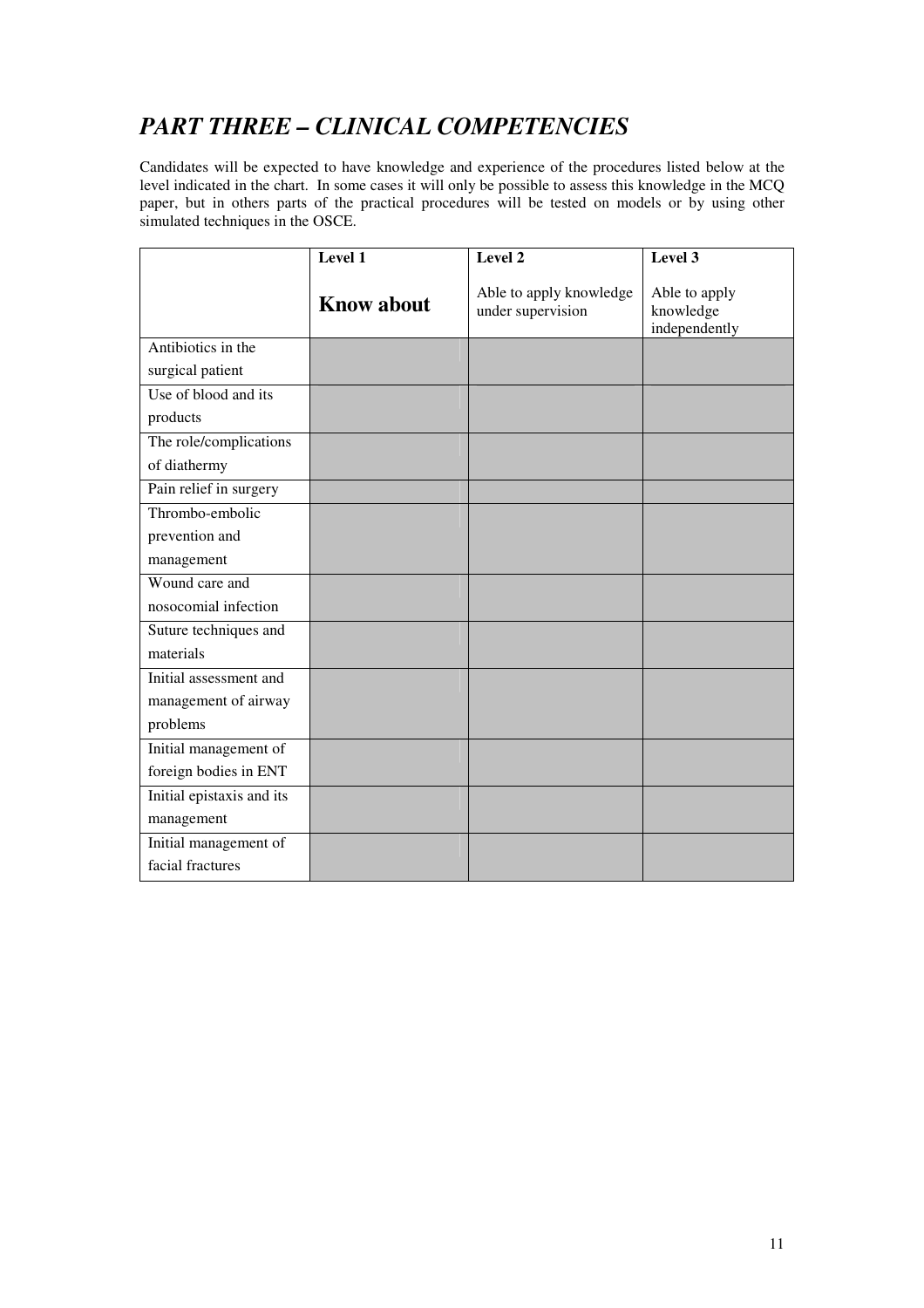| <b>Radiology</b>          | Level 1             | Level 2                                  | Level 3                             | Level 4                 |
|---------------------------|---------------------|------------------------------------------|-------------------------------------|-------------------------|
|                           | Be familiar with    | Be able to interpret                     | Be able to detect                   | Be able to detect       |
|                           | the indications for | a report from a                          | common and                          | important abnormalities |
|                           | ordering            | radiologist and                          | obvious                             | in a clinical context   |
|                           |                     | identify the normal                      | abnormalities                       |                         |
|                           |                     | anatomical features                      |                                     |                         |
| Plain films of the head,  |                     |                                          |                                     |                         |
| neck, sinuses and chest.  |                     |                                          |                                     |                         |
| CT scans of the sinuses,  |                     |                                          |                                     |                         |
| petrous bone, neck, chest |                     |                                          |                                     |                         |
| and brain                 |                     |                                          |                                     |                         |
| MRI scans of the sinuses, |                     |                                          |                                     |                         |
| brain, neck, chest, head  |                     |                                          |                                     |                         |
| Contrast radiology of     |                     |                                          |                                     |                         |
| swallowing                |                     |                                          |                                     |                         |
| Sialography               |                     |                                          |                                     |                         |
| Ultrasound of the neck    |                     |                                          |                                     |                         |
| Common scintigraphy       |                     |                                          |                                     |                         |
| used in otolaryngology    |                     |                                          |                                     |                         |
| <b>Audiology</b> and      | Level 1             | Level 2                                  | Level 3                             | Level 4                 |
| <b>Vestibular testing</b> | <b>Know about</b>   | Is able to interpret<br>a report from an | Is able to perform<br>the procedure | Able to perform the     |
|                           |                     | audiologist                              | with supervision                    | procedure independently |
| Perform simple tests for  |                     |                                          |                                     |                         |
| hearing including a pure  |                     |                                          |                                     |                         |
| tone audiogram, loudness  |                     |                                          |                                     |                         |
| discomfort levels and a   |                     |                                          |                                     |                         |
| tympanogram               |                     |                                          |                                     |                         |
| Brain stem evoked         |                     |                                          |                                     |                         |
| response audiometry       |                     |                                          |                                     |                         |
| Otoacoustic emissions     |                     |                                          |                                     |                         |
| Cortical evoked           |                     |                                          |                                     |                         |
| audiometry                |                     |                                          |                                     |                         |
| Electronystagmograph      |                     |                                          |                                     |                         |
| Equitest                  |                     |                                          |                                     |                         |
| Rotating chair test       |                     |                                          |                                     |                         |
| Familarity with different |                     |                                          |                                     |                         |
| types of hearing aids     |                     |                                          |                                     |                         |
| available and the         |                     |                                          |                                     |                         |
| technique of mould        |                     |                                          |                                     |                         |
| impression                |                     |                                          |                                     |                         |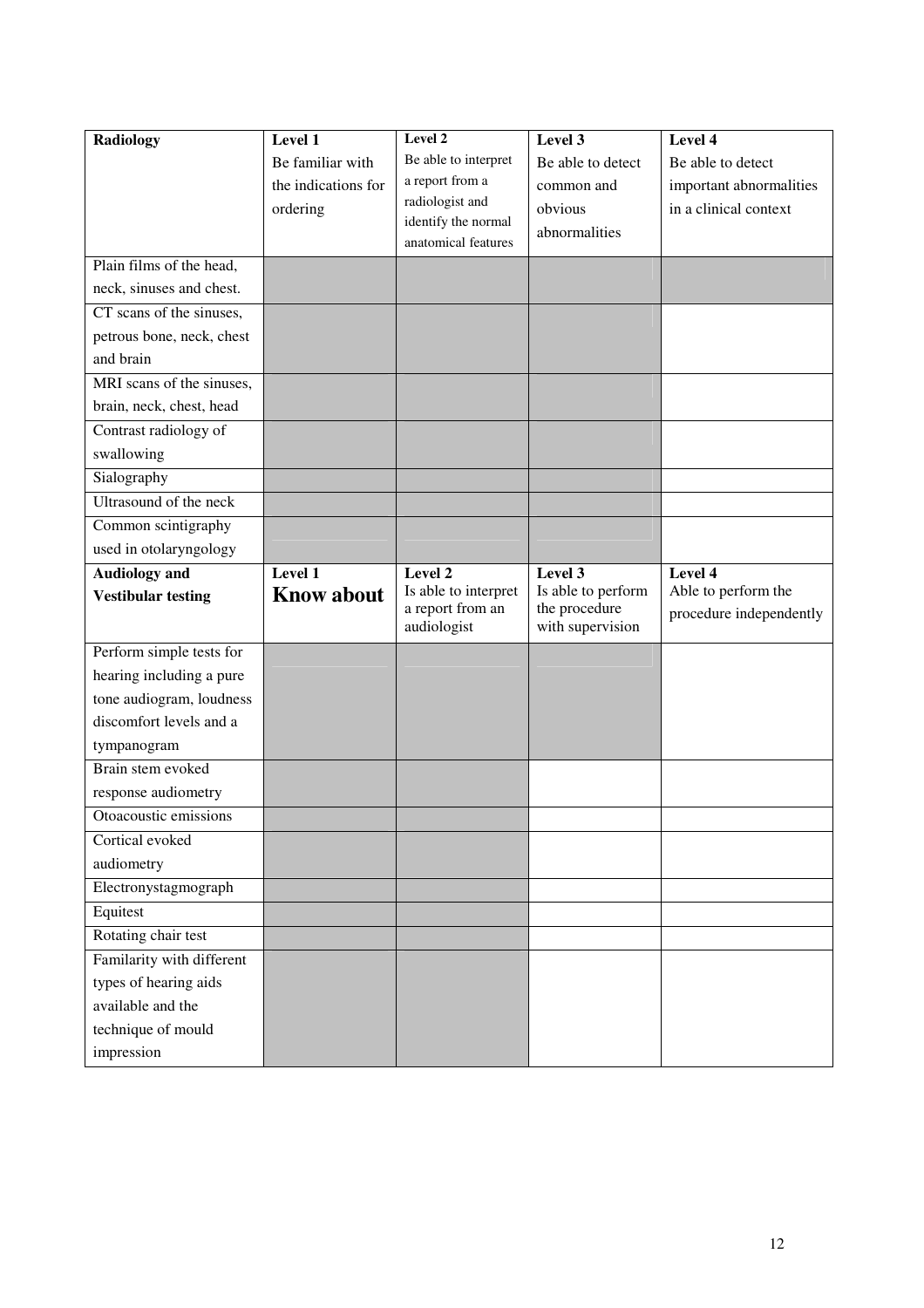| <b>Neurology</b>                               | Level 1           | Level 2                                 | Level 3                             | Level 4                                        |
|------------------------------------------------|-------------------|-----------------------------------------|-------------------------------------|------------------------------------------------|
|                                                | <b>Know about</b> | Is able to interpret<br>a report from a | Is able to perform<br>the procedure | Able to perform the<br>procedure independently |
|                                                |                   | neurologist                             | with supervision                    |                                                |
| Clinical neurological                          |                   |                                         |                                     |                                                |
| examination                                    |                   |                                         |                                     |                                                |
| Ophthalmoscopy                                 |                   |                                         |                                     |                                                |
| Lumbar puncture                                |                   |                                         |                                     |                                                |
| Electromyograph                                |                   |                                         |                                     |                                                |
| Electroneuronograph                            |                   |                                         |                                     |                                                |
| Electroencephalograph                          |                   |                                         |                                     |                                                |
| Otology                                        | Level 1           | Level 2                                 | Level 3                             | Level 4                                        |
|                                                | <b>Know about</b> | Familiar with and/or                    | Is able to perform                  | Is able to perform                             |
|                                                |                   | has seen procedure<br>and can assist a  | the procedure with                  | procedure independently                        |
|                                                |                   | competent person                        | supervision                         |                                                |
| Examination of the ear $-$                     |                   |                                         |                                     |                                                |
| auriscope                                      |                   |                                         |                                     |                                                |
| Examination under the                          |                   |                                         |                                     |                                                |
| microscope - de wax                            |                   |                                         |                                     |                                                |
| external meatus and                            |                   |                                         |                                     |                                                |
| mastoid cavity                                 |                   |                                         |                                     |                                                |
| Suction clearance for                          |                   |                                         |                                     |                                                |
| otitis externa and                             |                   |                                         |                                     |                                                |
| insertion of wick                              |                   |                                         |                                     |                                                |
| Removal of simple                              |                   |                                         |                                     |                                                |
| foreign bodies                                 |                   |                                         |                                     |                                                |
| Myringotomy and                                |                   |                                         |                                     |                                                |
| grommet insertion                              |                   |                                         |                                     |                                                |
| Incision for mastoid                           |                   |                                         |                                     |                                                |
| surgery                                        |                   |                                         |                                     |                                                |
| Clinical examination of                        |                   |                                         |                                     |                                                |
| hearing                                        |                   |                                         |                                     |                                                |
| Clinical examination of<br>vestibular function |                   |                                         |                                     |                                                |
| <b>Rhinology</b>                               |                   |                                         |                                     |                                                |
| Examination of the nose                        |                   |                                         |                                     |                                                |
| and sinuses-anterior                           |                   |                                         |                                     |                                                |
| rhinoscopy                                     |                   |                                         |                                     |                                                |
| Examination of smell                           |                   |                                         |                                     |                                                |
| including the UPSIT                            |                   |                                         |                                     |                                                |
| Rigid endoscopy                                |                   |                                         |                                     |                                                |
| Flexible nasendoscopy                          |                   |                                         |                                     |                                                |
| and examination of the                         |                   |                                         |                                     |                                                |
| post nasal space                               |                   |                                         |                                     |                                                |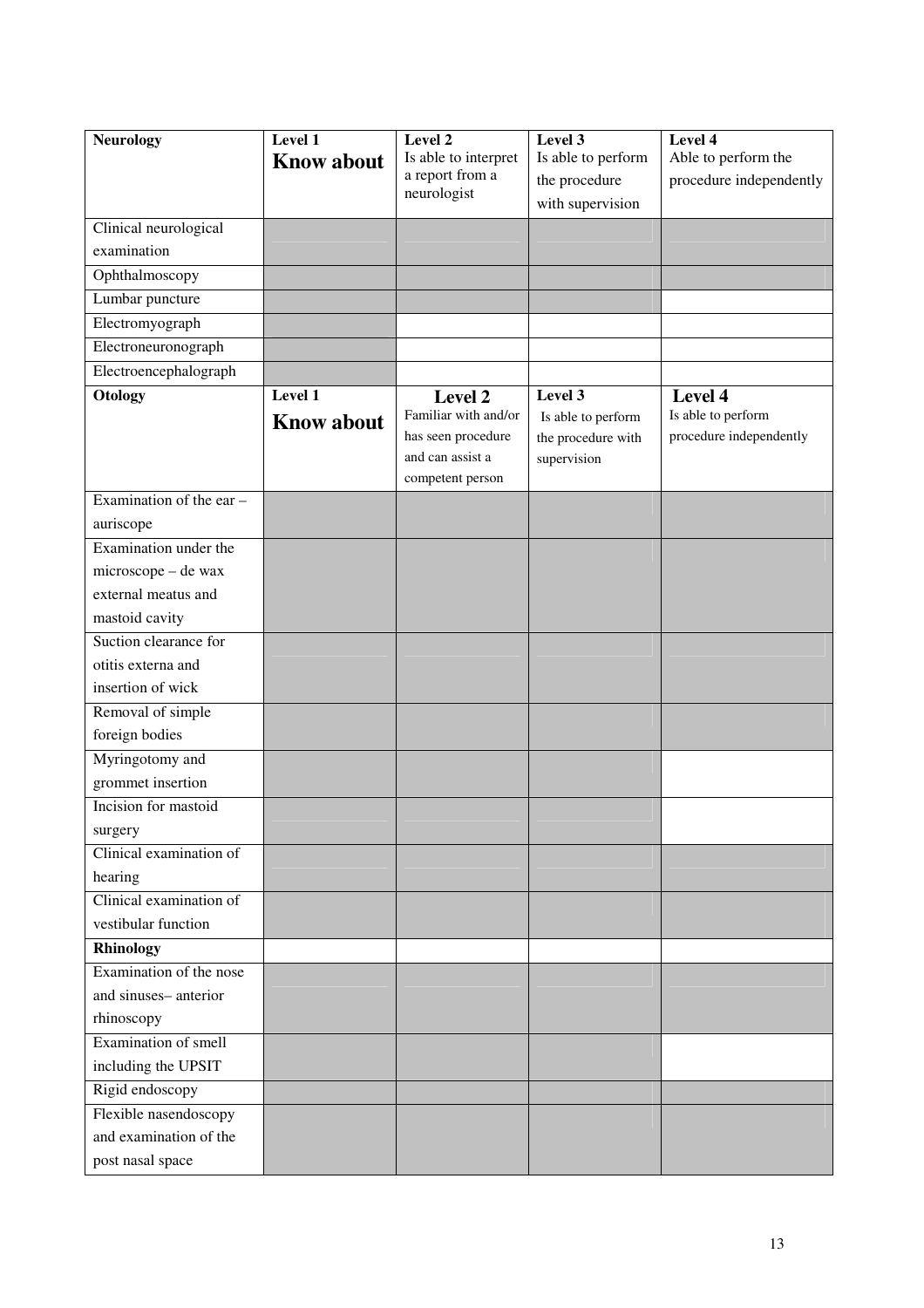| Suction under endoscopic   |  |  |
|----------------------------|--|--|
| control of surgical cavity |  |  |
| Insertion and removal of   |  |  |
| a nasal pack and or        |  |  |
| balloon for epistaxis      |  |  |
| Simple polypectomy         |  |  |
| Biopsy of the nose and     |  |  |
| nasopharynx                |  |  |
| Antral washout in the      |  |  |
| management of acute        |  |  |
| sinusitis                  |  |  |
| Removal of simple          |  |  |
| foreign bodies             |  |  |
| Drainage of septal         |  |  |
| haematoma                  |  |  |
| Reduction of fractured     |  |  |
| nose                       |  |  |
| Submucous resection        |  |  |
| Reduction of turbinates    |  |  |
| Laryngology                |  |  |
| Examination of the         |  |  |
| $larynx - indirect$        |  |  |
| laryngoscopy               |  |  |
| Flexible laryngoscopy      |  |  |
| Direct laryngoscopy        |  |  |
| Biopsy of the larnyx,      |  |  |
| pharynx and oral cavity    |  |  |
| (including tongue)         |  |  |
| Adenoidectomy and          |  |  |
| tonsillectomy              |  |  |
| Removal of simple          |  |  |
| foreign bodies from the    |  |  |
| oropharynx and hyper       |  |  |
| pharynx                    |  |  |
| Incision/drainage of       |  |  |
| quinsy                     |  |  |
| <b>Neck</b>                |  |  |
| Examination of the neck    |  |  |
| Emergency and elective     |  |  |
| tracheostomy               |  |  |
| Fine needle aspiration     |  |  |
| biopsy of a neck lump      |  |  |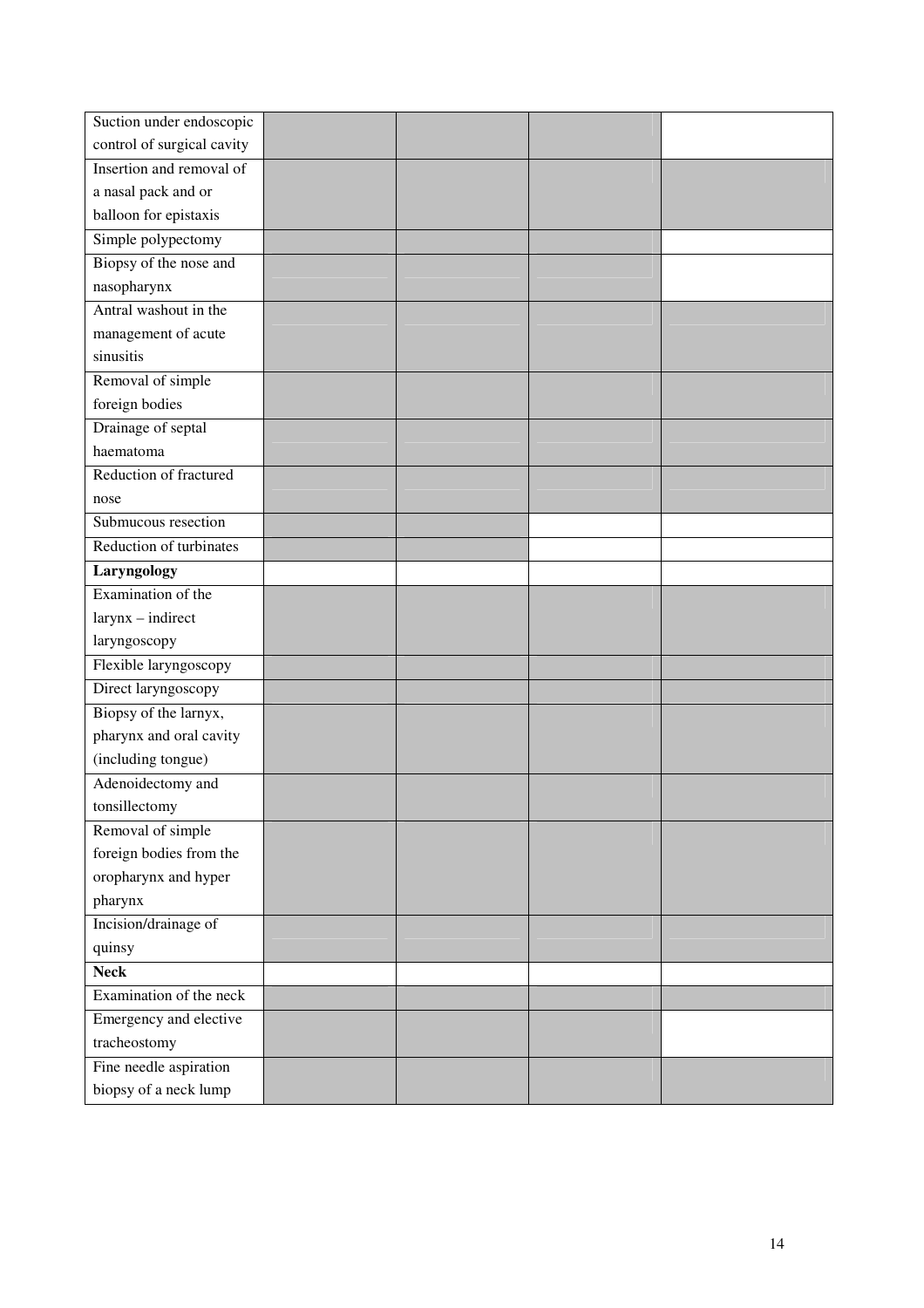| <b>Medical Statistics</b>    | Level 1<br><b>Know about</b> | Level 2<br>Is able to apply | Level 3<br>Is able to perform | Level 4<br>Is able to apply the |
|------------------------------|------------------------------|-----------------------------|-------------------------------|---------------------------------|
|                              |                              | when reading a              | the procedure with            | knowledge independently         |
|                              |                              | research paper              | assistance from a             | in research and audit           |
|                              |                              |                             | statistician                  |                                 |
| Concepts used in evidence    |                              |                             |                               |                                 |
| based medicine including:    |                              |                             |                               |                                 |
| specificity, sensitivity,    |                              |                             |                               |                                 |
| absolute risk, absolute risk |                              |                             |                               |                                 |
| increase and reduction,      |                              |                             |                               |                                 |
| hazard ratio, negative       |                              |                             |                               |                                 |
| predictive value, number     |                              |                             |                               |                                 |
| needed to harm, number       |                              |                             |                               |                                 |
| needed to treat, odds, odds  |                              |                             |                               |                                 |
| ratio, relative risk         |                              |                             |                               |                                 |
| Basic statistical concepts,  |                              |                             |                               |                                 |
| sampling, inclusion and      |                              |                             |                               |                                 |
| exclusion criteria, bias,    |                              |                             |                               |                                 |
| confidence intervals,        |                              |                             |                               |                                 |
| prevalence, incidence,       |                              |                             |                               |                                 |
| probability and              |                              |                             |                               |                                 |
| interpretation of results of |                              |                             |                               |                                 |
| common statistical tests of  |                              |                             |                               |                                 |
| parametric and non-          |                              |                             |                               |                                 |
| parametric data              |                              |                             |                               |                                 |
| Research design.             |                              |                             |                               |                                 |
| Limitations and strengths of |                              |                             |                               |                                 |
| methodologies including,     |                              |                             |                               |                                 |
| case control, cohort, and    |                              |                             |                               |                                 |
| pilot studies. Questionnaire |                              |                             |                               |                                 |
| design. Qualitative studies  |                              |                             |                               |                                 |
| and randomised control       |                              |                             |                               |                                 |
| trials                       |                              |                             |                               |                                 |
| Meta-analysis and            |                              |                             |                               |                                 |
| systematic reviews           |                              |                             |                               |                                 |
| Research results -           |                              |                             |                               |                                 |
| reliability, validity,       |                              |                             |                               |                                 |
| generalisability.            |                              |                             |                               |                                 |
| Systematic appraisal of      |                              |                             |                               |                                 |
| research papers              |                              |                             |                               |                                 |
| Application of results in    |                              |                             |                               |                                 |
| the clinical context         |                              |                             |                               |                                 |